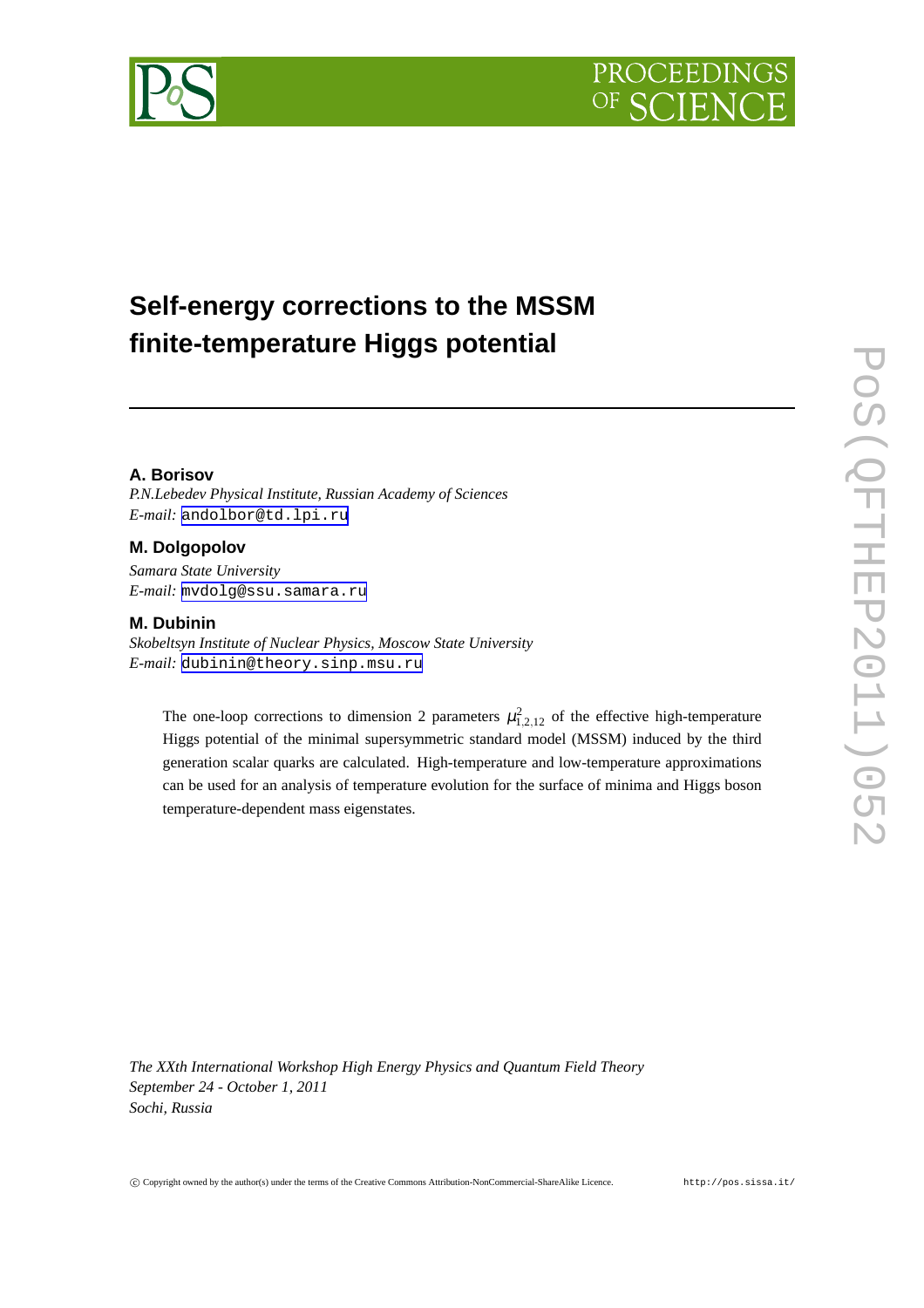### <span id="page-1-0"></span>**1. Introduction**

Specific properties of the electroweak phase transition in the early universe essential for the following generation of baryonic asymmetry are defined by temperature evolution of Higgs potentials [[1](#page-6-0), [2\]](#page-6-0) which has been investigated in the standard model (SM) [\[3, 4\]](#page-6-0) and extensions. It is known that the simplest  $\varphi^4$  model leads to the finite-temperature potential [[5](#page-6-0)] (in the high-temperature expansion  $m/T \ll 1$ )

$$
V_{eff}(v,T) = \frac{1}{2}(-\mu^2 + \frac{1}{4}\lambda T^2)v^2 + \frac{1}{4}\lambda v^4 - \frac{\mu^2 T^2}{24}
$$
 (1.1)

which describes the second order phase transition at the critical temperature  $T_c = 2\mu/\sqrt{\lambda}$ . The temperature-dependent minimum is  $v^2(T) = v^2(0) - T^2/4$  ( $T < T_c$ ) and the thermal mass is  $m^2(T) =$  $2\mu^2 - \lambda T^2/2$ . The minimum moves along the line  $-v^4\lambda/4$  in the  $(v, V_{eff})$  plane. For the tree-level SM Higgs potential  $V_{SM} = -\mu^2 \Phi^+ \Phi + \lambda (\Phi^+ \Phi)^2$ , where  $\Phi^+ = \frac{1}{\sqrt{2\pi}}$  $\overline{z}(\varphi_1 - i\varphi_2, v + H - i\varphi_3)$  minimization condition at the Higgs boson mass  $m_H^2$  has the form

$$
\lambda = \frac{1}{3v^2} (m_H^2 + \mu^2)
$$
\n
$$
\mu^2 = \lambda v^2
$$
\n(1.2)

which leads to the one-loop high-temperature potential similar to  $(1.1)$  whith the only difference that effective  $\lambda$  parameter includes gauge boson and top quark contributions:  $\lambda \rightarrow \lambda_{SM} = 2\lambda +$  $\frac{g_2^2+3g_1^2}{4}+h_{top}^2$  [\[6\]](#page-6-0), corresponding to the second order phase transition at the critical temperature  $T_c = 2v\sqrt{\lambda/\lambda_{SM}}$ . In the SM *H* component of the *SU*(2) isodoublet coincides with the Higgs mass eigenstate. The situation is more involved in the two-doublet models with the potential<sup>1</sup>

$$
V(\Phi_1, \Phi_2) = -\mu_1^2(\Phi_1^{\dagger}\Phi_1) - \mu_{12}^2(\Phi_1^{\dagger}\Phi_2) - \mu_{12}^* (\Phi_2^{\dagger}\Phi_1) - \mu_2^2(\Phi_2^{\dagger}\Phi_2) + \lambda_1(\Phi_1^{\dagger}\Phi_1)^2 + \lambda_2(\Phi_2^{\dagger}\Phi_2)^2 + \lambda_3(\Phi_1^{\dagger}\Phi_1)(\Phi_2^{\dagger}\Phi_2) + \lambda_4(\Phi_1^{\dagger}\Phi_2)(\Phi_2^{\dagger}\Phi_1) + \frac{\lambda_5}{2}(\Phi_1^{\dagger}\Phi_2)(\Phi_1^{\dagger}\Phi_2) + \frac{\lambda_5^*}{2}(\Phi_2^{\dagger}\Phi_1)(\Phi_2^{\dagger}\Phi_1)
$$
  
+  $\lambda_6(\Phi_1^{\dagger}\Phi_2)(\Phi_1^{\dagger}\Phi_2) + \lambda_6^*(\Phi_1^{\dagger}\Phi_1)(\Phi_2^{\dagger}\Phi_1) + \lambda_7(\Phi_2^{\dagger}\Phi_2)(\Phi_1^{\dagger}\Phi_2) + \lambda_7^*(\Phi_2^{\dagger}\Phi_2)(\Phi_2^{\dagger}\Phi_1),$ 

where doublets of scalar fields

$$
\Phi_1 = \begin{pmatrix} \phi_1^+(x) \\ \phi_1^0(x) \end{pmatrix} = \begin{pmatrix} -i\omega_1^+ \\ \frac{1}{\sqrt{2}}(\nu_1 + \eta_1 + i\chi_1) \end{pmatrix},
$$
\n(1.4)

$$
\Phi_2 = e^{i\xi} \begin{pmatrix} \phi_2^+(x) \\ \phi_2^0(x) \end{pmatrix} = e^{i\xi} \begin{pmatrix} -i\omega_2^+ \\ \frac{1}{\sqrt{2}}(\nu_2 e^{i\zeta} + \eta_2 + i\chi_2) \end{pmatrix}
$$
(1.5)

have vacuum expectation values

$$
\langle \Phi_1 \rangle = \frac{1}{\sqrt{2}} (0, v_1)^T, \quad \langle \Phi_2 \rangle = \frac{e^{i\xi}}{\sqrt{2}} (0, v_2 e^{i\zeta})^T.
$$
 (1.6)

<sup>&</sup>lt;sup>1</sup> in the general case of explicit CP violation [\[7, 8\]](#page-6-0)  $\mu_{12}^2$  and  $\lambda_{5,6,7}$  are complex.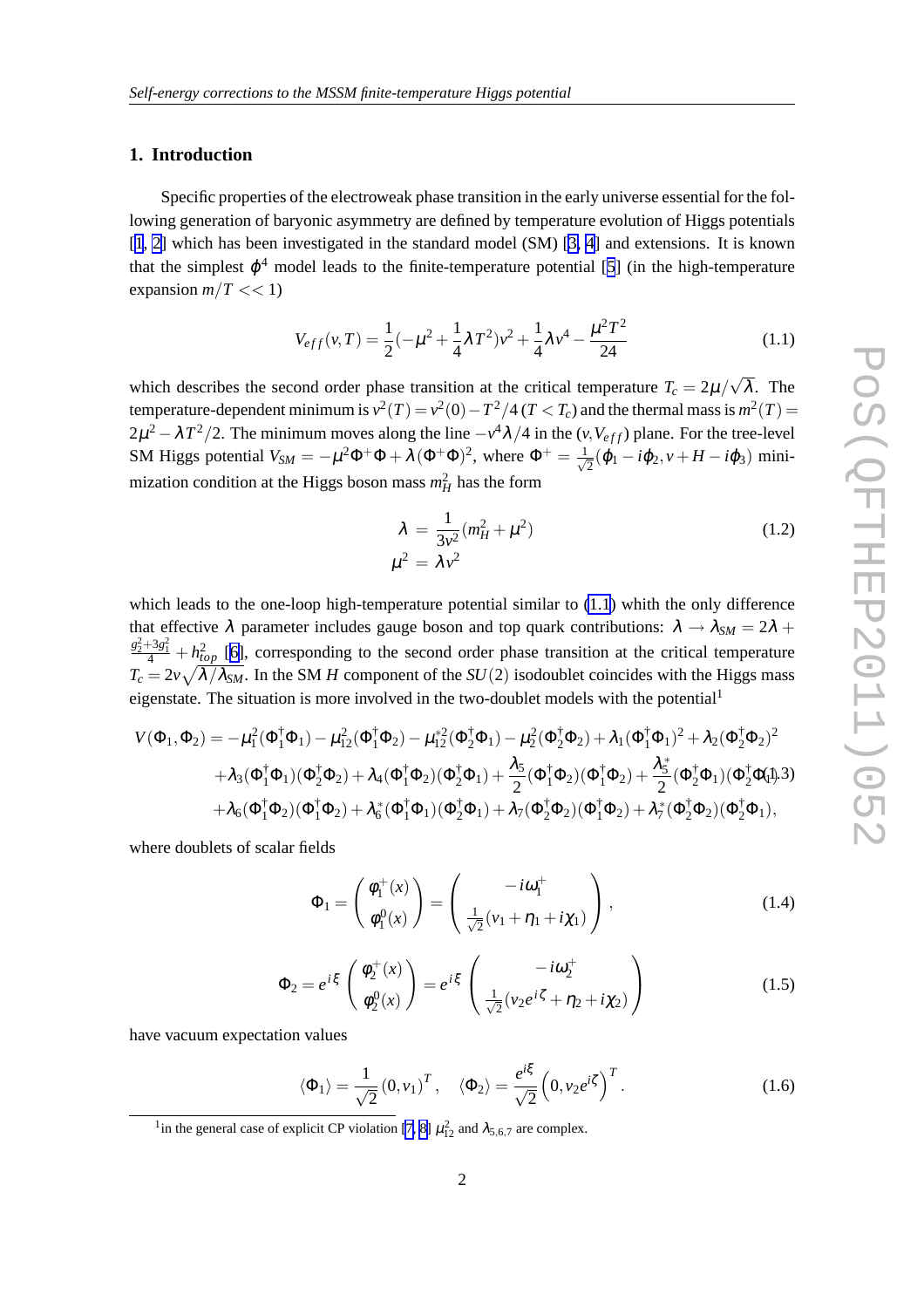<span id="page-2-0"></span>The *SU*(2) states  $\eta_{1,2}$  and  $\chi_{1,2}$  are not the mass eigenstates, so mixing angles  $\alpha$  and  $\beta$  should be introduced

$$
\eta_1 = -h\sin\alpha + H\cos\alpha, \quad \eta_2 = h\cos\alpha + H\sin\alpha
$$
  

$$
\chi_1 = -A\sin\beta + G^0\cos\beta, \quad \chi_2 = A\cos\beta + G^0\sin\beta
$$
 (1.7)

and minimization in the mass basis instead of  $(1.3)$  leads to more complicated equations [[7](#page-6-0)]

$$
\lambda_1 = \frac{1}{2v^2} \left[ \left( \frac{s_{\alpha}}{c_{\beta}} \right)^2 m_h^2 + \left( \frac{c_{\alpha}}{c_{\beta}} \right)^2 m_H^2 - \frac{s_{\beta}}{c_{\beta}^3} \text{Re} \mu_{12}^2 \right] + \frac{1}{4} (\text{Re} \lambda_7 \text{tg}^3 \beta - 3 \text{Re} \lambda_6 \text{tg} \beta),\tag{1.8}
$$

$$
\lambda_2 = \frac{1}{2v^2} [(\frac{c_{\alpha}}{s_{\beta}})^2 m_h^2 + (\frac{s_{\alpha}}{s_{\beta}})^2 m_H^2 - \frac{c_{\beta}}{s_{\beta}^3} \text{Re}\mu_{12}^2] + \frac{1}{4} (\text{Re}\lambda_6 \text{ctg}^3 \beta - 3\text{Re}\lambda_7 \text{ctg}\beta),\tag{1.9}
$$

$$
\lambda_3 = \frac{1}{v^2} [2m_{H^\pm}^2 - \frac{\text{Re}\mu_{12}^2}{s_\beta c_\beta} + \frac{s_{2\alpha}}{s_{2\beta}} (m_H^2 - m_h^2)] - \frac{\text{Re}\lambda_6}{2} \text{ctg}\beta - \frac{\text{Re}\lambda_7}{2} \text{tg}\beta, \tag{1.10}
$$

$$
\lambda_4 = \frac{1}{v^2} \left( \frac{\text{Re}\mu_{12}^2}{s_\beta c_\beta} + m_A^2 - 2m_{H^\pm}^2 \right) - \frac{\text{Re}\lambda_6}{2} \text{ctg}\beta - \frac{\text{Re}\lambda_7}{2} \text{tg}\beta, \tag{1.11}
$$

$$
\text{Re}\lambda_5 = \frac{1}{v^2} \left( \frac{\text{Re}\mu_{12}^2}{s_\beta c_\beta} - m_A^2 \right) - \frac{\text{Re}\lambda_6}{2} \text{ctg}\beta - \frac{\text{Re}\lambda_7}{2} \text{tg}\beta, \tag{1.12}
$$

$$
\mu_1^2 = \lambda_1 v_1^2 + (\lambda_3 + \lambda_4 + \text{Re}\lambda_5) \frac{v_2^2}{2} - \text{Re}\mu_{12}^2 \text{tg}\beta + \frac{v^2 s_\beta^2}{2} (3\text{Re}\lambda_6 \text{ctg}\beta + \text{Re}\lambda_7 \text{tg}\beta), \quad (1.13)
$$

$$
\mu_2^2 = \lambda_2 v_2^2 + (\lambda_3 + \lambda_4 + \text{Re}\lambda_5) \frac{v_1^2}{2} - \text{Re}\mu_{12}^2 \text{ctg}\beta + \frac{v^2 c_\beta^2}{2} (\text{Re}\lambda_6 \text{ctg}\beta + 3\text{Re}\lambda_7 \text{tg}\beta). \tag{1.14}
$$

where  $(1.8)$  -  $(1.12)$  ensures the diagonalization and  $(1.13)$  -  $(1.14)$  secures the minimization<sup>2</sup>. Obviously in the case of two background fields  $v_1(T)$ ,  $v_2(T)$  which fix a point on the three-dimensional surface of minima  $V_{eff}(v_1, v_2)$  the effective finite-temperature potential cannot be obtained by a redifinition of some parameters in (1.1). Instead of abovementioned SM line of extrema in the two-doublet model the minimum moves along a line on the surface of extrema which can be found by substitution of  $(1.13)$  and  $(1.14)$  to  $(1.3)$ . Configuration of the fields  $(1.7)$  at any point of the extrema surface  $V(v_1, v_2)$  must be such that thermal masses  $m_h(T)$  and  $m_H(T)$  defined by Eq.(1.8)-(1.12) are positively defined. In other words in the process of temperature evolution the matrix of second derivatives of  $V(\eta_i, \chi_i)$  at the stationary points has only positive eigenvalues which exclude "saddle configurations" in the component fields space.

Note that the two-dimensional picture of thermal evolution in the  $v_1$ ,  $v_2$  space can be reduced to the one-dimensional picture by a rotation in the  $\Phi_2, \Phi_2$  space to the socalled "Higgs basis" [\[9\]](#page-6-0), where only  $\Phi_2$  has nonzero vev  $v = \sqrt{v_1^2 + v_2^2}$ . In the Higgs basis the SM-like Higgs potential can be constructed in the decoupling limit  $m_h \ll m_H$ ,  $m_A$ ,  $m_{H^{\pm}}$  (see [\[10](#page-6-0), [11](#page-6-0)] and the Appendix of [\[12\]](#page-6-0)). In this proceeding we do not consider the special case of Higgs basis in the two-doublet model.

## 2. Temperature-dependent  $\mu_{1,2}^2$  in the MSSM

MSSM Higgs sector is a special case of the general two-doublet Higgs sector. At the superparticle mass scale  $\lambda_i$  parameters are real and expressed by means of the electroweak couplings

 $2$ sometimes (1.8) - (1.14) are mentioned as transformation to the Higgs boson mass basis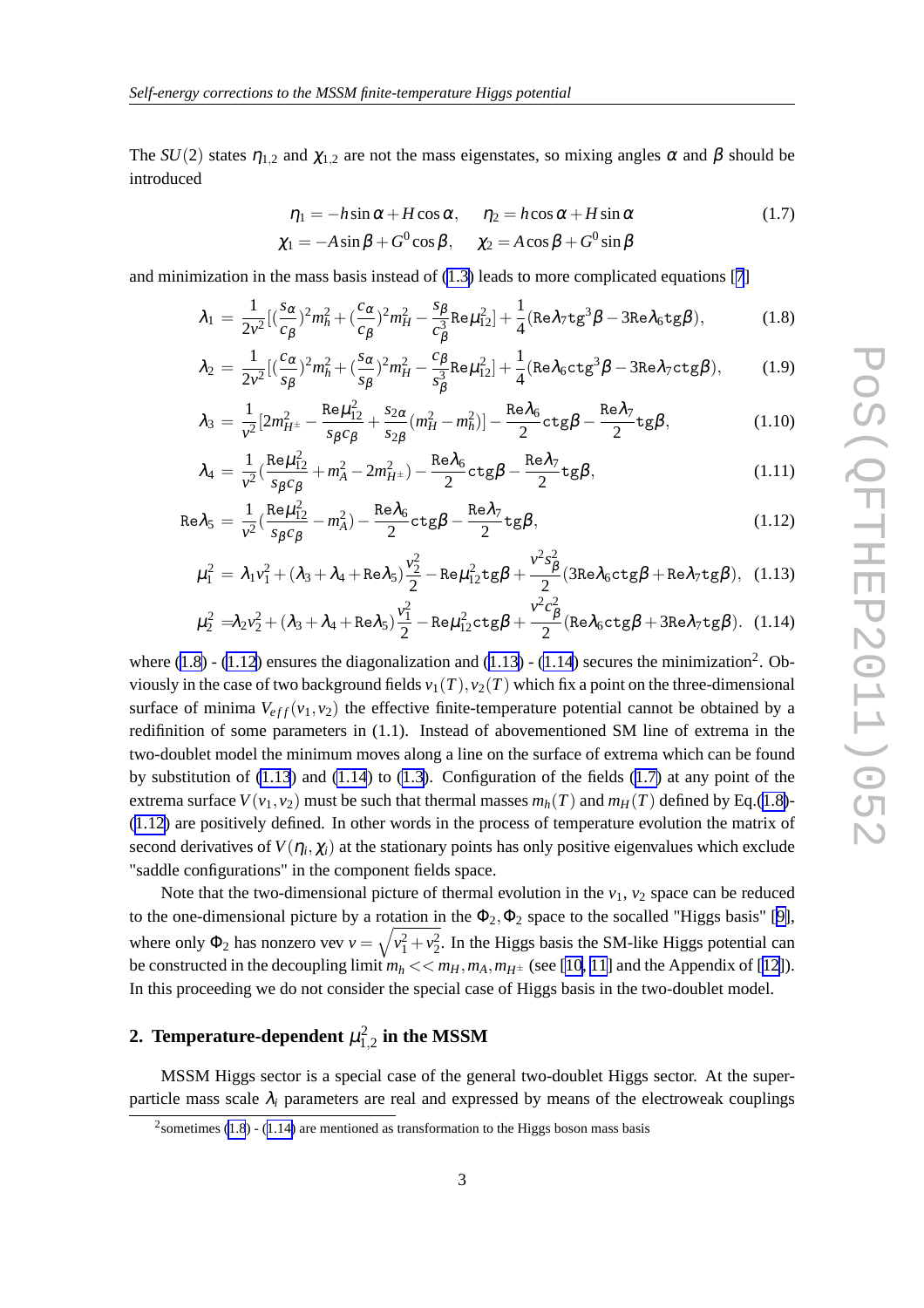<span id="page-3-0"></span> $\lambda_1 = \lambda_2 = \overline{\lambda} = \frac{g_1^2 + g_2^2}{8}$ ,  $\lambda_3 = \frac{g_2^2 - g_1^2}{4}$ ,  $\lambda_4 = -\frac{g_2^2}{2}$ ,  $\lambda_5 = \lambda_6 = \lambda_7 = 0$ . Scalar quarks interaction with MSSM Higgs bosons is defined by the potential

$$
V(\Phi_1, \Phi_2, \widetilde{Q}, \widetilde{U}, \widetilde{D}) = (\Phi_i^{\dagger} \Phi_j) \left[ \Lambda_{ij}^Q (\widetilde{Q}^{\dagger} \widetilde{Q}) + \Lambda_{ij}^U (\widetilde{U}^* \widetilde{U}) + \Lambda_{ij}^D (\widetilde{D}^* \widetilde{D}) \right] + \overline{\Lambda}_{ij}^Q (\Phi_i^{\dagger} \widetilde{Q}) (\widetilde{Q}^{\dagger} \Phi_j). \quad (2.1)
$$

where  $\widetilde{Q} = (\widetilde{u}_L, \widetilde{d}_L)^T$  and  $\widetilde{U} = \widetilde{u}_R^*, \widetilde{D} = \widetilde{d}_R^*$  are left isodoublet and right isosinglet third generation squark fields, respectively. The one-loop finite-temperature contributions to  $\mu_{1,2}^2$  are defined by

$$
\mu_i^2 \to \mu_{\beta i}^2 = \mu_i^2 - \Pi_i(\beta^{-1}).
$$
\n(2.2)

where

$$
\Pi_i(\beta^{-1}) = \Theta_i^j f(\beta^{-1}, m_j), f(\beta^{-1}, m_i) = \frac{6}{\pi^2 \beta^2} \int_0^\infty \frac{x^2}{\sqrt{x^2 + \beta^2 m_i^2}} \frac{1}{e^{\sqrt{x^2 + \beta^2 m_i^2}} - 1} dx,
$$
 (2.3)

and matrix  $\Theta_i^j$  $\frac{1}{i}$  contains the interaction vertices<sup>3</sup>

$$
(\Theta_i^j) = \begin{pmatrix} h_D^2 - \frac{1}{2}g_1^2 Y_Q & -\frac{1}{4}g_1^2 Y_U & h_D^2 - \frac{1}{4}g_1^2 Y_D \\ h_U^2 + \frac{1}{2}g_1^2 Y_Q & h_U^2 + \frac{1}{4}g_1^2 Y_U & \frac{1}{4}g_1^2 Y_D \end{pmatrix}.
$$
 (2.4)

No temperature-dependent contributions to  $\mu_{12}^2$  are induced. In the high-temperature approximation  $m_i\beta$  < 1

$$
f^{high}(\beta^{-1}, m_i) = \frac{1}{\beta^2} - \frac{3m_i}{\pi \beta} + O((m_i \beta)^{-1}), \qquad (2.5)
$$

while in the low-temperature limit  $m_i\beta > 1$ 

$$
f^{low}(\beta^{-1}, m_i) = \frac{6e^{-m_i\beta}}{\pi^2 m_i^2 \beta^4} \sqrt{\frac{\pi}{2m_i\beta}} \left[ m_i^3 \beta^3 + \frac{3}{8} m_i^2 \beta^2 - \frac{15}{128} m_i \beta + \frac{105}{256} + O\left( m_i^{-1} \beta^{-1} \right) \right], \quad (2.6)
$$

so corrections to MSSM mass parameters are

$$
\Pi_1^{high}(\beta^{-1}) = \Theta_1^j f^{high}(\beta^{-1}, m_j) = \frac{2h_D^2}{\beta^2} - \frac{3}{\pi \beta} \left[ h_D^2(m_Q + m_D) - \frac{g_1^2}{6}(m_Q + m_D - 2m_U) \right], \quad (2.7)
$$

$$
\Pi_2^{\text{high}}(\beta^{-1}) = \Theta_2^j f^{\text{high}}(\beta^{-1}, m_j) = \frac{2h_U^2}{\beta^2} - \frac{3}{\pi \beta} \left[ h_U^2(m_Q + m_U) + \frac{g_1^2}{6}(m_Q + m_D - 2m_U) \right]
$$
(2.8)

in the high-temperature limit and

$$
\Pi_{1}^{low}(\beta^{-1}) = \Theta_{1}^{j}f^{low}(\beta^{-1},m_{j}) = \frac{6(h_{D}^{2}-\frac{1}{6}g_{1}^{2})e^{-m_{Q}\beta}}{\pi^{2}m_{Q}^{2}\beta^{4}}\sqrt{\frac{\pi}{2m_{Q}\beta}}\left[m_{Q}^{3}\beta^{3}+\frac{3}{8}m_{Q}^{2}\beta^{2}-\frac{15}{128}m_{Q}\beta+\frac{105}{256}\right] + \frac{2g_{1}^{2}e^{-m_{U}\beta}}{\pi^{2}m_{U}^{2}\beta^{4}}\sqrt{\frac{\pi}{2m_{U}\beta}}\left[m_{U}^{3}\beta^{3}+\frac{3}{8}m_{U}^{2}\beta^{2}-\frac{15}{128}m_{U}\beta+\frac{105}{256}\right] + \frac{6(h_{D}^{2}-\frac{1}{6}g_{1}^{2})e^{-m_{D}\beta}}{\pi^{2}m_{D}^{2}\beta^{4}}\sqrt{\frac{\pi}{2m_{D}\beta}}\left[m_{D}^{3}\beta^{3}+\frac{3}{8}m_{D}^{2}\beta^{2}-\frac{15}{128}m_{D}\beta+\frac{105}{256}\right],
$$
\n(2.9)

<sup>3</sup> lower index *i* =1,2 corresponds to  $\mu_{1,2}^2$  and upper index *j* =1,2,3 corresponds to the squark mass parameters  $m_Q, m_U$ and *mD*.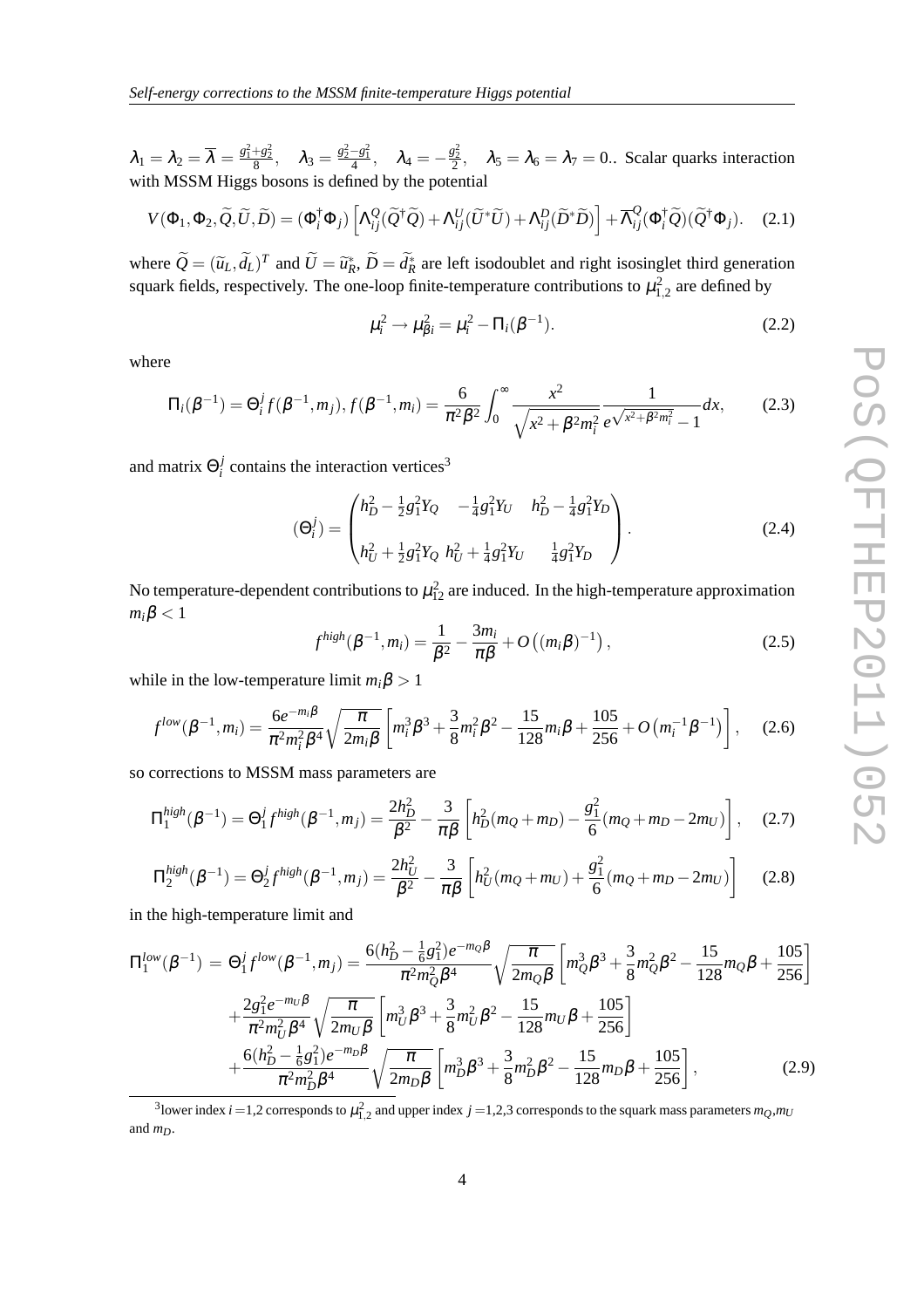<span id="page-4-0"></span>
$$
\Pi_{2}^{low}(\beta^{-1}) = \Theta_{2}^{j}f^{low}(\beta^{-1},m_{j}) = \frac{6(h_{U}^{2} + \frac{1}{6}g_{1}^{2})e^{-m_{Q}\beta}}{\pi^{2}m_{Q}^{2}\beta^{4}}\sqrt{\frac{\pi}{2m_{Q}\beta}}\left[m_{Q}^{3}\beta^{3} + \frac{3}{8}m_{Q}^{2}\beta^{2} - \frac{15}{128}m_{Q}\beta + \frac{105}{256}\right] + \frac{6(h_{U}^{2} - \frac{1}{3}g_{1}^{2})e^{-m_{U}\beta}}{\pi^{2}m_{U}^{2}\beta^{4}}\sqrt{\frac{\pi}{2m_{U}\beta}}\left[m_{U}^{3}\beta^{3} + \frac{3}{8}m_{U}^{2}\beta^{2} - \frac{15}{128}m_{U}\beta + \frac{105}{256}\right] + \frac{g_{1}^{2}e^{-m_{D}\beta}}{\pi^{2}m_{D}^{2}\beta^{4}}\sqrt{\frac{\pi}{2m_{D}\beta}}\left[m_{D}^{3}\beta^{3} + \frac{3}{8}m_{D}^{2}\beta^{2} - \frac{15}{128}m_{D}\beta + \frac{105}{256}\right].
$$
\n(2.10)

in the low-temperature approximation. The one-loop temperature corrections to  $\lambda_i$ ,  $i = 1,...7$  have been obtained in [[13](#page-6-0)]. They have weaker dependences on the temperature, so in the case under consideration we neglect correction terms in  $\lambda_i$ .

Substitution of ([2](#page-3-0)) and ([2.2](#page-3-0)) to  $(1.13)$  $(1.13)$  -  $(1.14)$  $(1.14)$ , where

$$
\text{Re}\mu_{12}^2 = \frac{\sin 2\beta}{2} \left[ m_A^2 + \frac{v^2}{2} (2\text{Re}\lambda_5 + \text{Re}\lambda_6 \cot \beta + \text{Re}\lambda_7 \tan \beta) \right]
$$
(2.11)

includes mass parameter *mA*, dependent on the charged Higgs mass

$$
m_{H^{\pm}}^2 = m_A^2 - m_{W^{\pm}}^2 - \frac{v^2}{2} \text{Re}(\lambda_4 - \lambda_5), \tag{2.12}
$$

leads to equations for the one-loop temperature corrections to  $\mu_{1,2}^2$ 

$$
\mu_1^2 - \Pi_1(\beta^{-1}) + m_A^2 \sin^2 \beta = \overline{\lambda} v^2 \cos 2\beta, \n\mu_2^2 - \Pi_2(\beta^{-1}) + m_A^2 \cos^2 \beta = -\overline{\lambda} v^2 \cos 2\beta.
$$
\n(2.13)

It follows that contours of equilibrium evolution in the  $(v_1, v_2)$  plane are defined by

$$
\mu_{\beta 1}^2 + \mu_{\beta 2}^2 + m_A^2 = 0. \tag{2.14}
$$

Mass of the CP-odd state *m<sup>A</sup>* does not depend on the temperature, so temperature-dependent terms respect the equation

$$
\Pi_1(\beta^{-1}) + \Pi_2(\beta^{-1}) = 0.
$$
\n(2.15)

Using the high-temperature approximation ([2.5\)](#page-3-0) for contours of minima one can obtain ( $T = 1/\beta$ )

$$
\tan^2 \beta^{high} = \left(\frac{v_2}{v_1}\right)^2 = -\frac{m_t^2}{m_b^2} \quad \frac{T - \frac{3}{2\pi}(m_Q + m_U)}{T - \frac{3}{2\pi}(m_Q + m_D)}\tag{2.16}
$$

Note that mixed terms  $\sim v_1v_2$  are cancelled in (2.15), which is important because otherwise not straight lines (2.16) but hyperbolas would be the contours of minima. In such case the equilibrium transition from the symmetric phase to the broken phase would be possible only through some configurations not corresponding to any mass basis of the scalar fields. Using the leading term of the low-temperature approximation ([2.6\)](#page-3-0) we get

$$
\tan^2 \beta^{low} = (\frac{v_2}{v_1})^2 = -\frac{m_t^2}{m_b^2} \frac{\sqrt{m_Q}e^{-m_Q\beta} + \sqrt{m_U}e^{-m_U\beta}}{\sqrt{m_Q}e^{-m_Q\beta} + \sqrt{m_D}e^{-m_D\beta}}
$$
(2.17)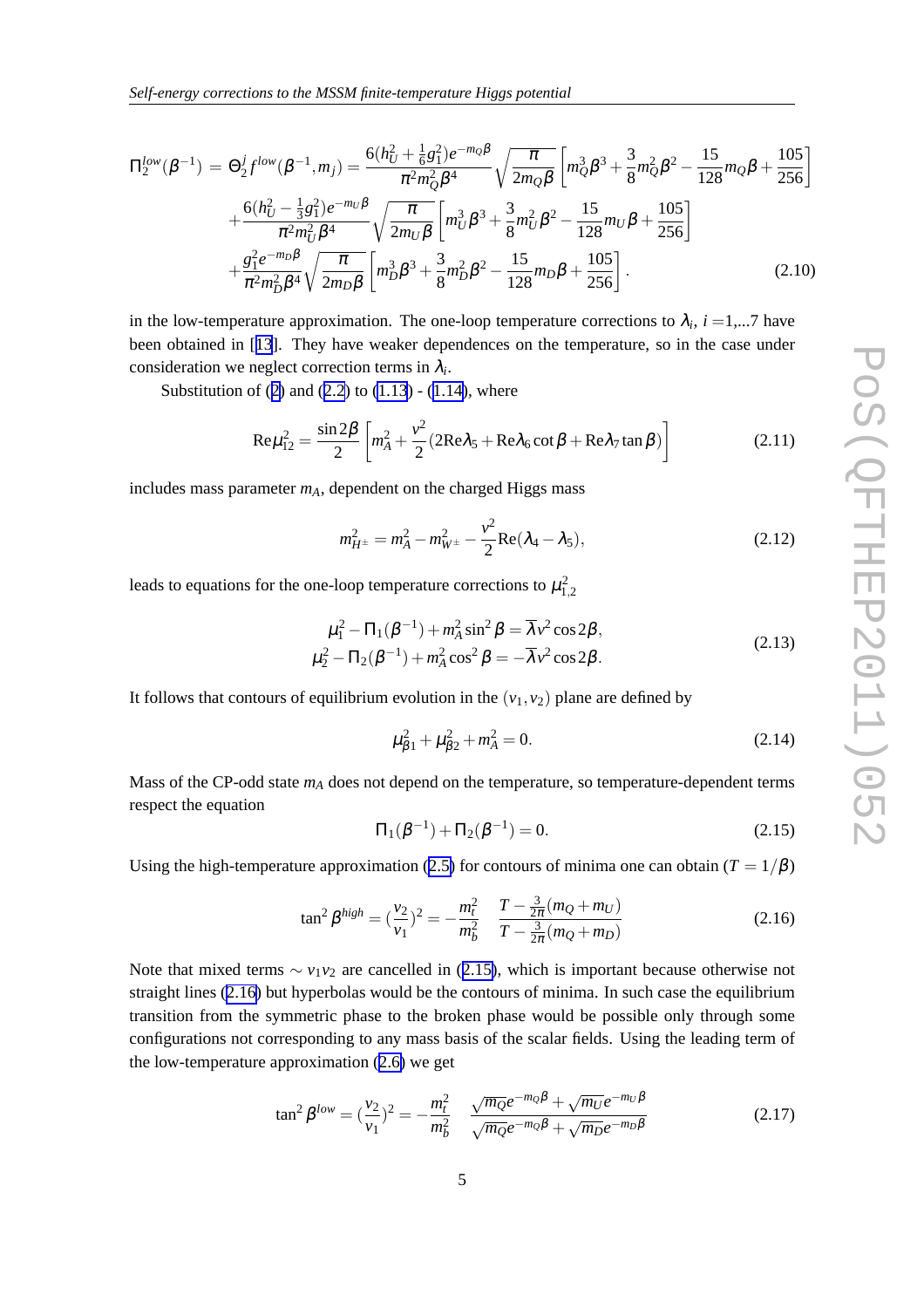<span id="page-5-0"></span>Substitution of the minimization conditions  $(1.13)$  $(1.13)$  -  $(1.14)$  $(1.14)$  $(1.14)$  to the two-doublet potential gives the surface of minima

$$
V_{min}^{(\lambda)}(v_1, v_2) = -\frac{1}{4} \left( v_1^3 \frac{\partial \Pi_1(\beta^{-1})}{\partial v_1} + v_2^3 \frac{\partial \Pi_2(\beta^{-1})}{\partial v_2} \right) - \frac{\overline{\lambda}}{4} \left( v_1^2 - v_2^2 \right)^2, \tag{2.18}
$$

or equivalently

$$
V_{min}^{(\mu)}(\nu_1,\nu_2) = -\frac{1}{8} \left( \nu_1^3 \frac{\partial \Pi_1(\beta^{-1}}{\partial \nu_1} + \nu_2^3 \frac{\partial \Pi_2(\beta^{-1})}{\partial \nu_2} \right) - \frac{1}{4} \mu_{\beta 1}^2 \nu_1^2 - \frac{1}{2} \mu_{12}^2 \nu_1 \nu_2 - \frac{1}{4} \mu_{\beta 2}^2 \nu_2^2, \tag{2.19}
$$

It follows that in the framework of the MSSM

$$
-\frac{1}{4}\left(v_1^3\frac{\partial\Pi_1(\beta^{-1})}{\partial v_1} + v_2^3\frac{\partial\Pi_2(\beta^{-1})}{\partial v_2}\right) = \frac{1}{2}v_1^2c_d^2(f_Q + f_D) + \frac{1}{2}v_2^2c_u^2(f_Q + f_U). \tag{2.20}
$$

where factors in Yuakwa couplings squared  $c_d^2 = \frac{g_2^2}{2}$  $\frac{m_d^2}{m_W^2}$  and  $c_u^2 = \frac{g_2^2}{2}$  $\frac{m_u^2}{m_W^2}$  are in front of  $(v/v_1)^2$  and  $(v/v_2)^2$ , respectively. In the case under consideration the effective parameters  $\lambda_i$  are temperatureindependent, so the equilibrium matrix for the surface of minima has the form

$$
\Gamma(\nu_1, \nu_2) = \begin{vmatrix} \frac{\partial^2 V}{\partial \nu_1^2} & \frac{\partial^2 V}{\partial \nu_1 \partial \nu_2} \\ \frac{\partial^2 V}{\partial \nu_1 \partial \nu_2} & \frac{\partial^2 V}{\partial \nu_2^2} \end{vmatrix} = \begin{vmatrix} \frac{g_2^2}{2} \frac{m_t^2}{m_W^2} (f_Q + f_U) - \bar{\lambda} (3\nu_1^2 - \nu_2^2) & 2\bar{\lambda} \nu_1 \nu_2 \\ 2\bar{\lambda} \nu_1 \nu_2 & \frac{g_2^2}{2} \frac{m_b^2}{m_W^2} (f_Q + f_D) + \bar{\lambda} (\nu_1^2 - 3\nu_2^2) \end{vmatrix}
$$
(2.21)

and the critical temperature is defined by the equation

$$
det \Gamma(v_1, v_2)|_{v_1 = v_2 = 0} = \frac{g_2^4}{4} \frac{m_t^2 m_b^2}{m_W^4} [f(\beta^{-1}, m_Q) + f(\beta^{-1}, m_U)][f(\beta^{-1}, m_Q) + f(\beta^{-1}, m_D)] = 0
$$
\n(2.22)

In the high-temperature approximation two roots of this equation are

$$
T_{c1} = \frac{3}{2\pi}(m_Q + m_U), \qquad T_{c2} = \frac{3}{2\pi}(m_Q + m_D). \tag{2.23}
$$

#### **3. Summary**

We analyse the temperature evolution of the surface of minima (or the surface of stationary points) of the two-doublet MSSM Higgs potential ([1.3](#page-1-0)), which is defined by substitution of the extrema conditions  $\nabla U(v_1, v_2) = 0$  to the potential. These conditions are expressed symbolicallly by means of linear constraints ([1.13\)](#page-2-0),([1.14\)](#page-2-0) on the parameters  $\mu_1^1$ ,  $\mu_{12}^2$ ,  $\mu_2^2$ ,  $\lambda_i$  (i=1,...4). Any point  $(v_1, v_2)$  in the background fields space situated on the minima surface and the parameter set  $\lambda_1,...\lambda_4$  define a family of two-doublet potentials with different mass parameters  $\mu_1^2, \mu_2^2, \mu_{12}^2$ . At zero temperature  $\lambda_1,...\lambda_4$  are fixed by the MSSM boundary conditions, thereupon  $\mu_1^2, \mu_2^2, \mu_{12}^2$  are unambiguously defined at any given  $m_A$  and  $\tan \beta = v_2/v_1$ . At finite temperature the parameter set  $\mu_1^1$ ,  $\mu_2^2$ ,  $\lambda_i$  (i=1,...4) acquires *T*-dependence, leading to evolution of 'thermal masses' and mixing angles owing to a displacement of temperature-dependent vev's  $(v_1, v_2)$  across the minima surface. For simplicity we neglect the temperature evolution of  $\lambda_i$  [\[13](#page-6-0)] which is weaker than the temperature evolution of  $\mu_1^2, \mu_2^2$ . The parameter  $\mu_{12}^2$  is temperature-independent because  $\Lambda_{ij}$  matrices in the